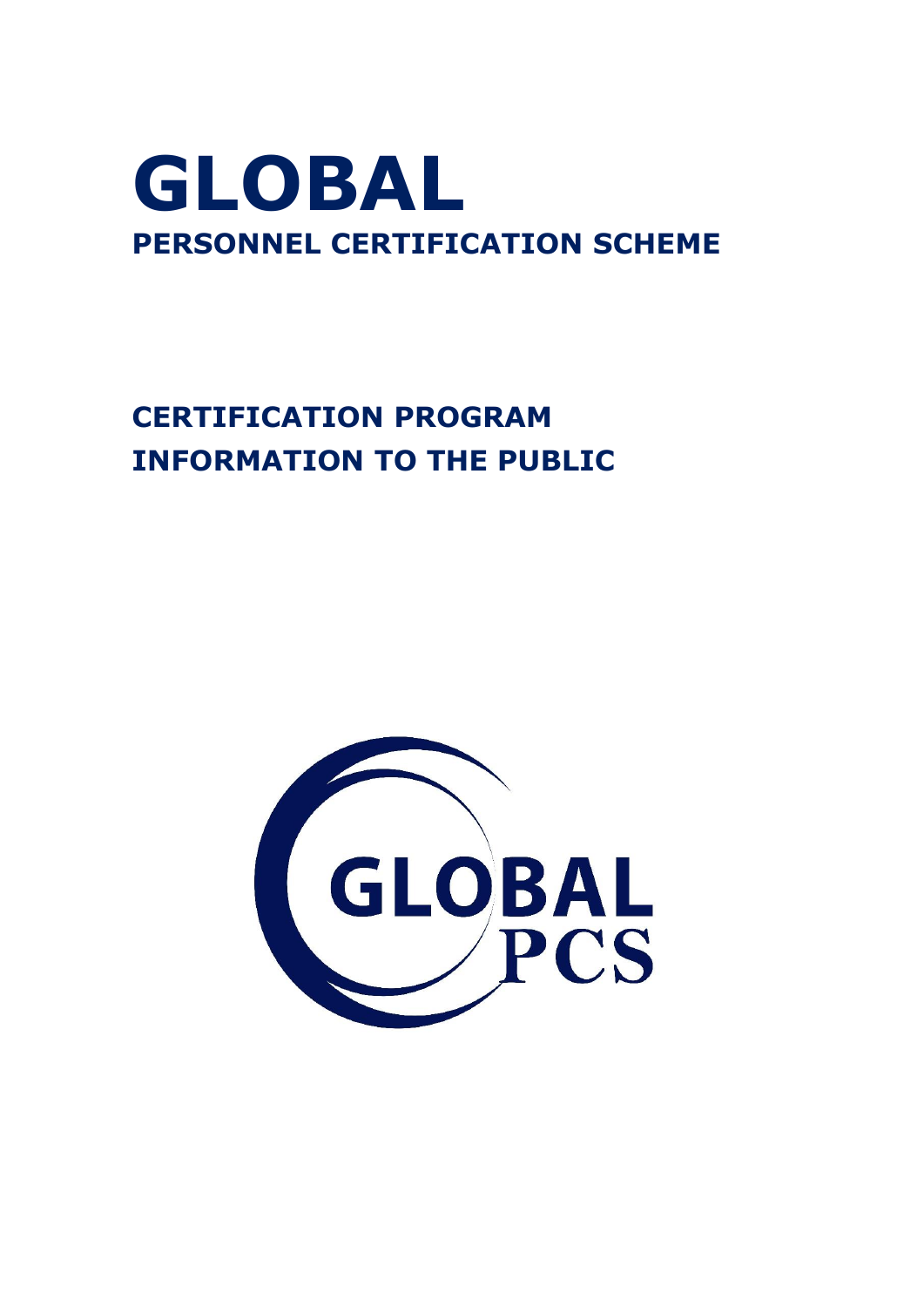

GLOBAL informs regularly as requested or required, the name and certification number of persons, the effective date of certification and expiration date of certification and professional Qualification in which they are certified, except in cases where there are regulatory or statutory requirements prohibiting such disclosure.

The Certification Programs, including the prerequisites for certification in a professional Qualification is made public without request of interested parties Likewise are made public without the need to request the steps that must be fulfilled for obtaining and maintaining certification in each professional Qualification.

Candidates to one specific Certification Program have available several documents accessible via the site of GLOBAL [\(www.globalpersoncert.com\)](http://www.globalpersoncert.com/) organized by each available Certification Program.

The conditions for the Request of Certification, the content of the Certification Programs and their pre-requisites, the Programs of the Exams and required education to obtain the Certification as well as the fees are informed in the site.

The documents available for each Certification Program are the following:

- Certification Program: describe all the Program. It is identified as PCXX, with XX as the unique identification of the Program
- Program of the Exam: describe the details of the specific Exam which is part of the Certification Program PCXX. It is identified as EYY, with YY as the unique number to trace the Exam to the Certification Program.

Competence Centers registered and scope of this registration with indication of Exams to which they are registered are also informed and made available to the public when requested, including the cases where there is more than one competence center registered. Exams promoted by any Competence Center registered have equal value to fulfill the requirements for Certification in a particular Qualification.

GLOBAL is to be accredited by different Accreditation Bodies for specific Exams of also different Certification Programs. The advertising and use of marks of each Accreditation Body is clearly